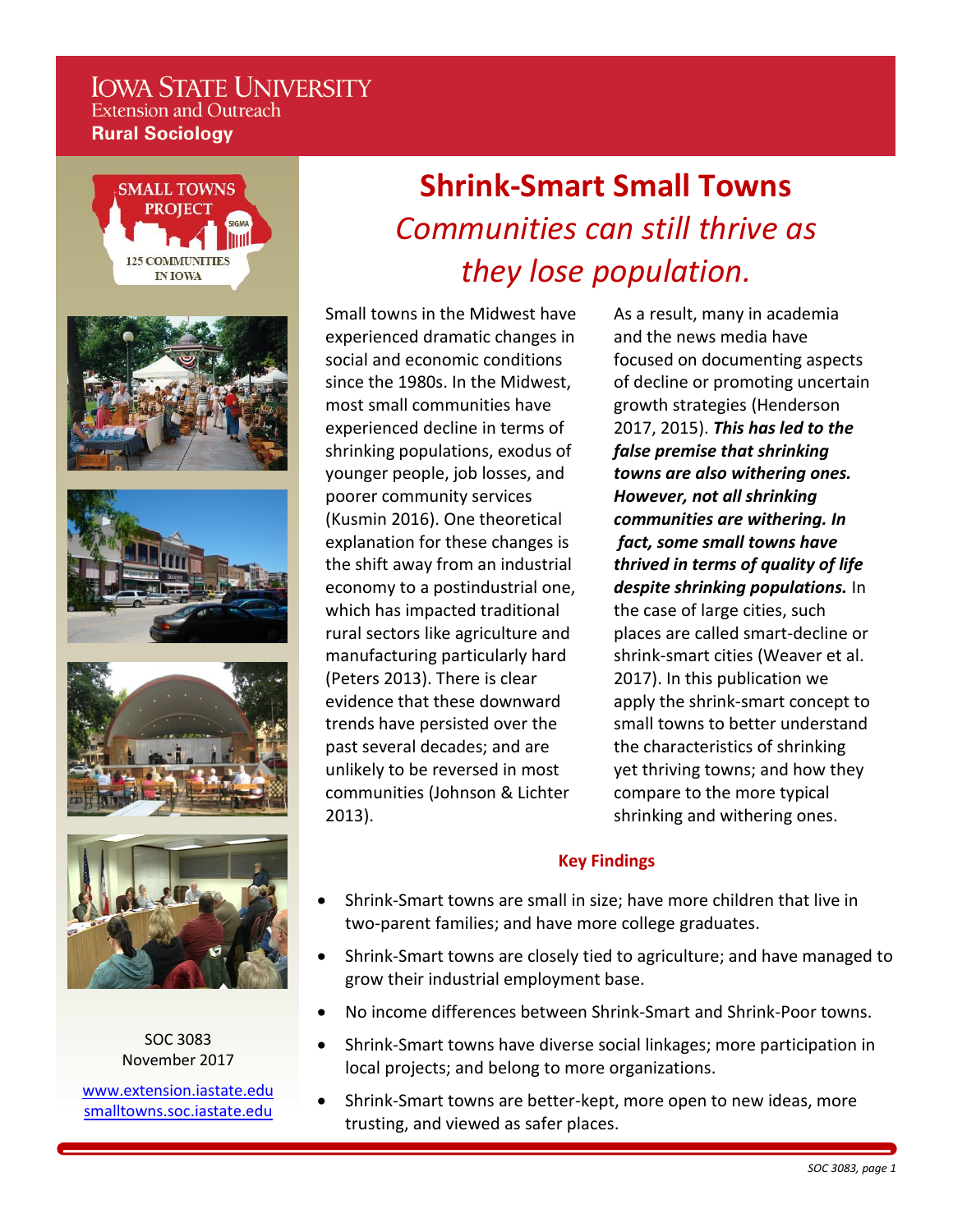# **Identifying Shrink-Smart Small Towns**

First a word about our **data and methods**. *Small towns* are defined as a municipality that had a population between 500 and 10,000 in 1990, but not adjacent to a major city. *Shrink* is measured using population change between 1990 and 2010. *Smart* is defined as change in community quality of life (QoL) between 1994 and 2014. Towns were classified as grow vs. shrink and smart vs. poor based on z-scores exceeding ±0.4 standard deviations above/below the mean in population and quality of life change.



*Refer to the appendix for detailed tables and methods.* Our analysis found 12 **Shrink-Smart** towns that saw QoL grow by 10.8 points despite their populations shrinking by -11.3% since 1990. By contrast, 14 **Shrink-Poor** towns had similar rates of population loss (-11.5%), yet QoL over the past two decades fell (-2.2 pts.). **Grow-Smart** towns (n=7) saw big gains in both population (22.8%) and QoL (13.1 pts.) over this period. There were only 4 Grow-Poor towns, being too few in number for analysis. Most small towns (n=62) in our data had roughly average rates of change in population and QoL.

Referring to the map, Shrink-Smart towns tend to be located in west-central and northern Iowa, while Shrink-Poor towns cluster in the central part of the state. Eastern Iowa is home to many Grow-Smart towns where population is more concentrated. However, there is not complete geographic separation. For example, in northwest Iowa smart and poor shrinking towns are in close proximity. Thus, geography does not appear to be a major factor*.*

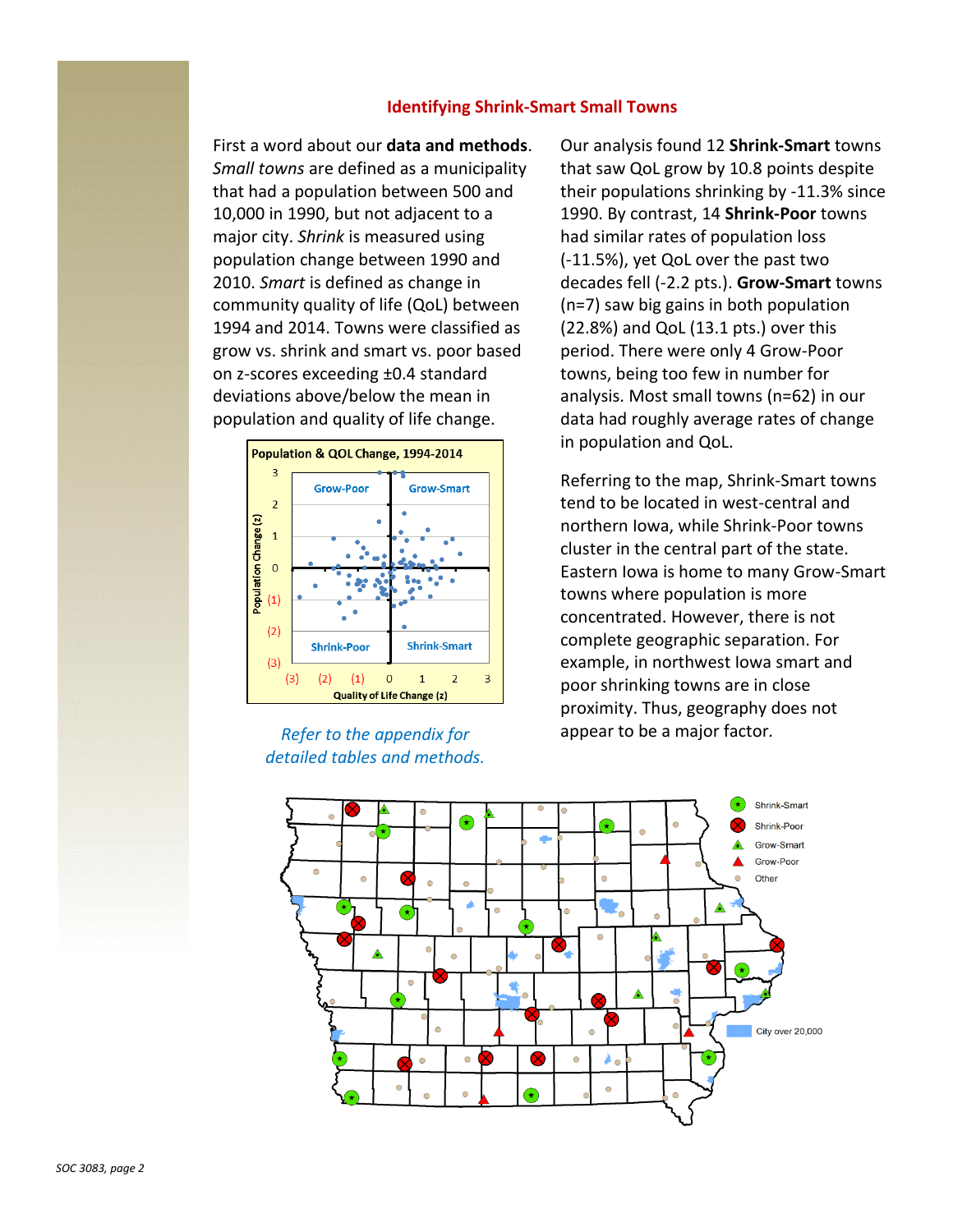# **Shrink-Smart Towns: well-educated, good place for children.**

## Comparing *Shrink-Smart versus Shrink-*

*Poor* towns in 2010, we find that although populations were similar (1,320 vs. 1,620), smart places had much lower population densities (30.1 vs. 79.9 people/sq.mi.), indicating smart towns are geographically larger. For other demographics, smart shrinking towns had more children under 18 years of age (24.6% vs. 23.0%), fewer single-headed families with children (21.0% vs. 27.7%), and more college graduates (17.8% vs. 14.6%). There were no differences in the minority, elder, or low education populations.

Shrinking towns were generally similar in terms of demographic shifts since 1990. The exceptions were that Shrink-Smart towns had faster growth in college graduates (6.3% vs. 4.6%), but slower growth in single-headed families (6.7% vs. 11.4%) than poorly shrinking towns. Both trends signal improving QoL.





*Grow-Smart* towns differed from smart shrinking ones by having much larger population densities, far more minority people (especially Hispanics), fewer older residents over 65 years of age, and better educated residents with low numbers of high school non-completers and more numbers of college graduates. However, Grow-Smart places also had many more single-headed families versus Shrink-Smart towns – a measure of poor QoL.

Besides growing faster than smartly shrinking places, Grow-Smart towns saw large increases in minorities and college graduates; declines in the elder population; and large drops in those without a high school degree.

*Statistically significant differences are discussed. Refer to the appendix for details*

*Shrink-Smart towns are smaller in size; have more children that live in two-parent families; and have more college graduates.*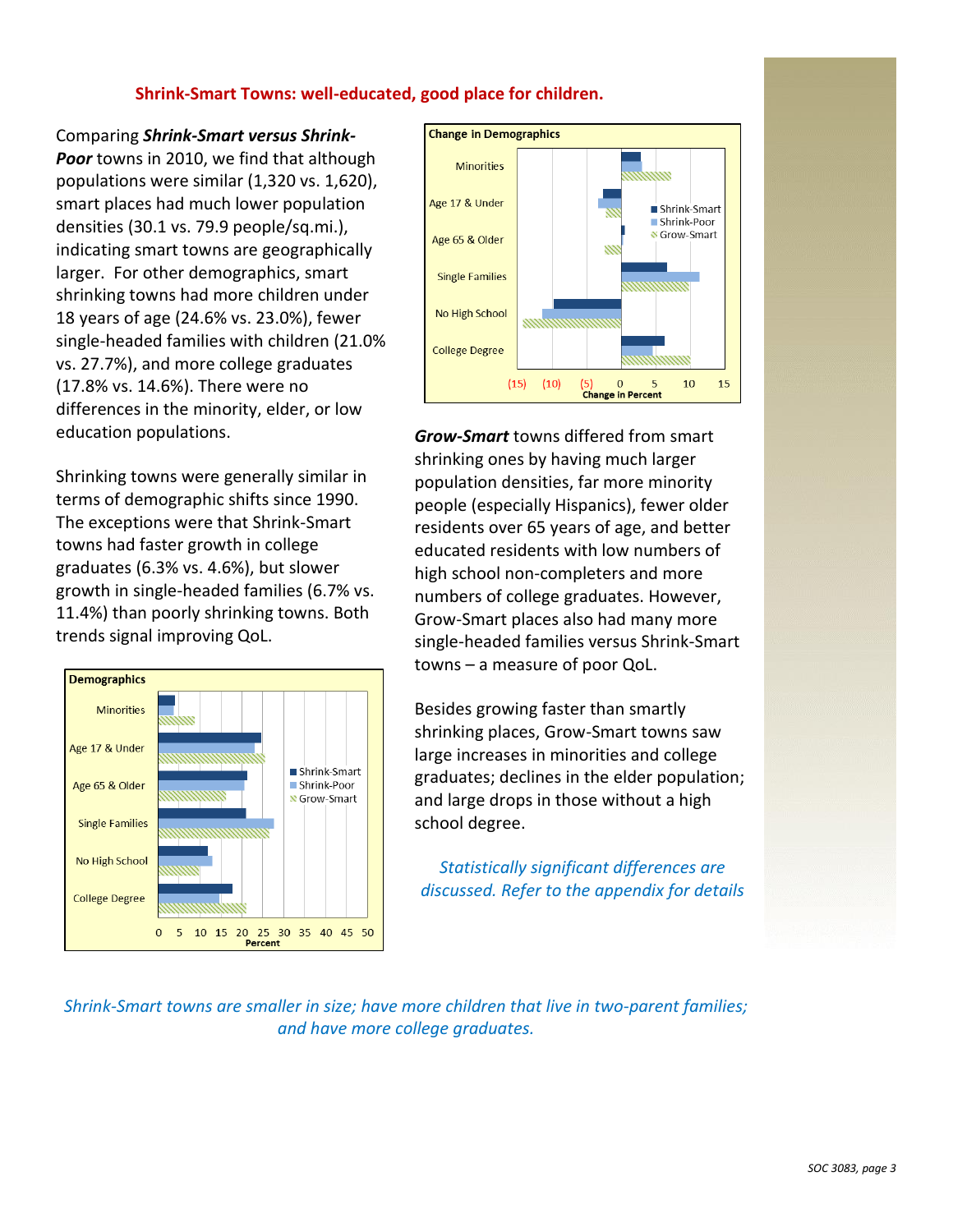# **Shrink-Smart Towns: robust goods-producing economy.**

There are very few differences between *Shrink-Smart and Shrink-Poor* towns in terms of employment characteristics. Smart shrinking towns had larger shares of people employed in agriculture (9.1% vs. 7.5%), but these jobs fell at double the rate of shrink-poor places (-6.1% vs. -3.2%). Shrink-Smart towns also had very fast growth in goods-producing jobs (manufacturing, constructing, and mining) since 1990, while poorly shrinking towns posted declines (6.2% vs. -1.7%) over the same period.

However, smart towns lagged behind poor ones by having fewer full-time and fullyear jobs (66.7% vs. 71.1%); slower job growth in transportation services, telecommunications, and utilities (0.4% vs. 1.9%); and slower growth of high-skill jobs in professional services, education (K-12 and college), and healthcare (0.7% vs. 3.3%).



By contrast, *Grow-Smart* towns had higher labor force participation and more fulltime/full-year jobs; more jobs in goodsproducing industries; more jobs in professional services, education, and healthcare; and fewer jobs in agriculture and low-skill/low-wage retail and leisure services.



Middle-skill and middle-wage jobs are desirable for small towns because they provide good wages and benefits, yet are accessible to most small town residents who do not have high levels of education. Jobs in manufacturing, construction, transportation, telecom, and utilities all fall into this category. By contrast, highskill and high-wage jobs in professional, education, and healthcare services are also desirable, but they require high levels of education and training that disqualify many residents in small towns.

*Shrink-Smart towns are more closely tied to agriculture; and have managed to grow their industrial employment base.*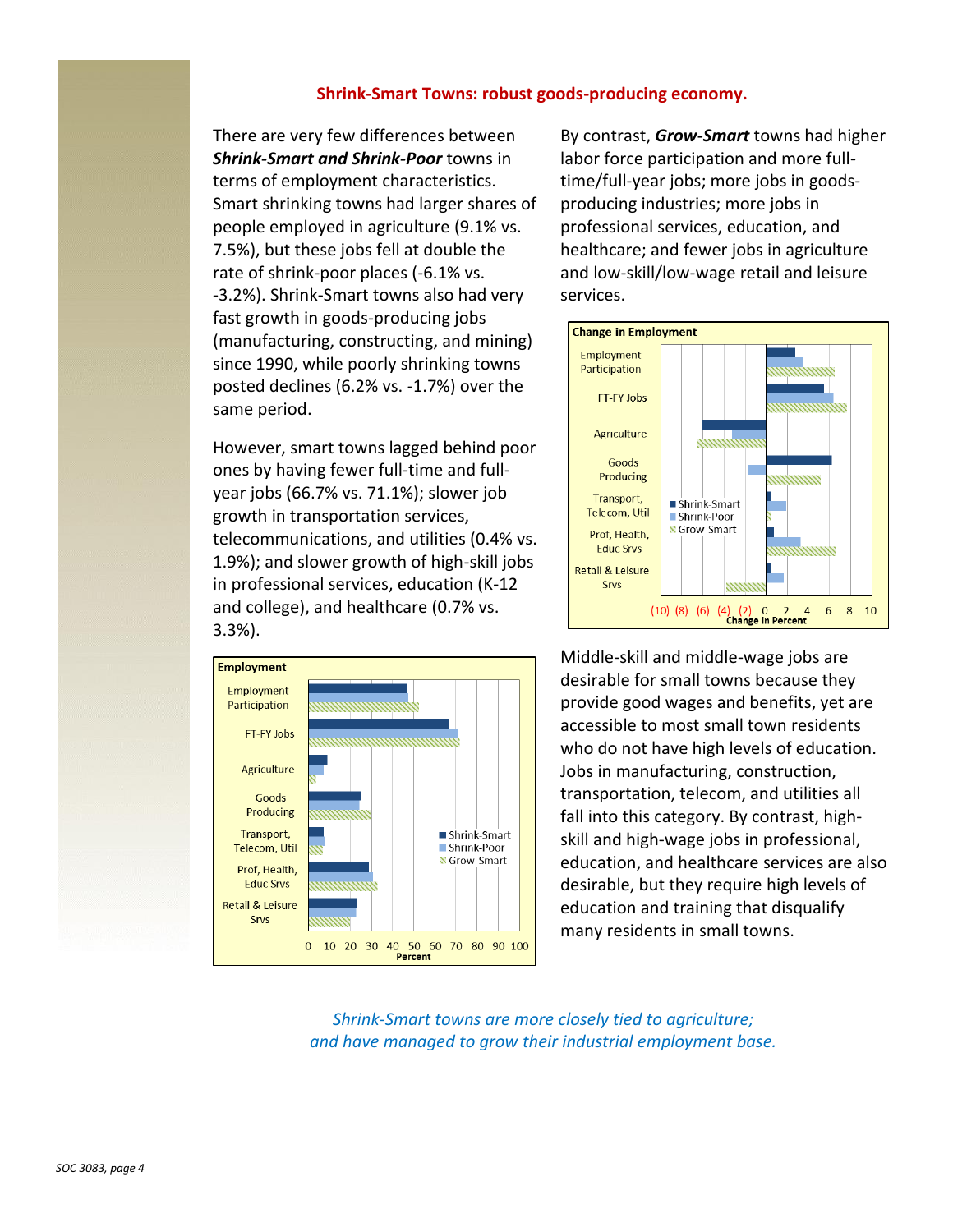# **Shrink-Smart Towns: identical incomes, but higher home values.**

There were no statistical differences in incomes or inequality between *Shrink-Smart and Shrink-Poor* towns. This indicates changes in QoL are probably not driven by wealth differences between the towns. Both smart and poor towns had a median income of about \$48,000, below the average for Iowa (\$51,130) and the U.S. (\$53,050). About 13 percent of residents in shrinking towns lived in poverty, a bit higher than the state rate (12.2%) but far below the nation (14.9%).

*Income inequality* is measured using the Gini coefficient, where scores closer 1.0 indicate greater income disparities. Inequality for both sets of shrinking towns was below average (0.390) compared to the rest of Iowa (0.430) and the nation (0.471).

The only difference between shrink smart and poor towns is on median home values, where property in smart towns was higher valued (\$96,734 vs. \$85,939) and appreciated much faster in real terms since 1990 (61.3% vs. 45.2%).

As evident from the charts, *Grow-Smart* towns are doing well in terms of income. Smartly growing places had much higher and faster growing household incomes; and also had lower rates of poverty and inequality that fell over the past two decades. By contrast, shrinking towns had high and growing poverty and inequality. Although home values were much higher than in shrinking places, the rate of appreciation over time was the same in Shrink-Smart towns.



*Shrink-Smart and Shrink-Poor towns are identical in terms of income and inequality, but smart towns had higher and growing home values*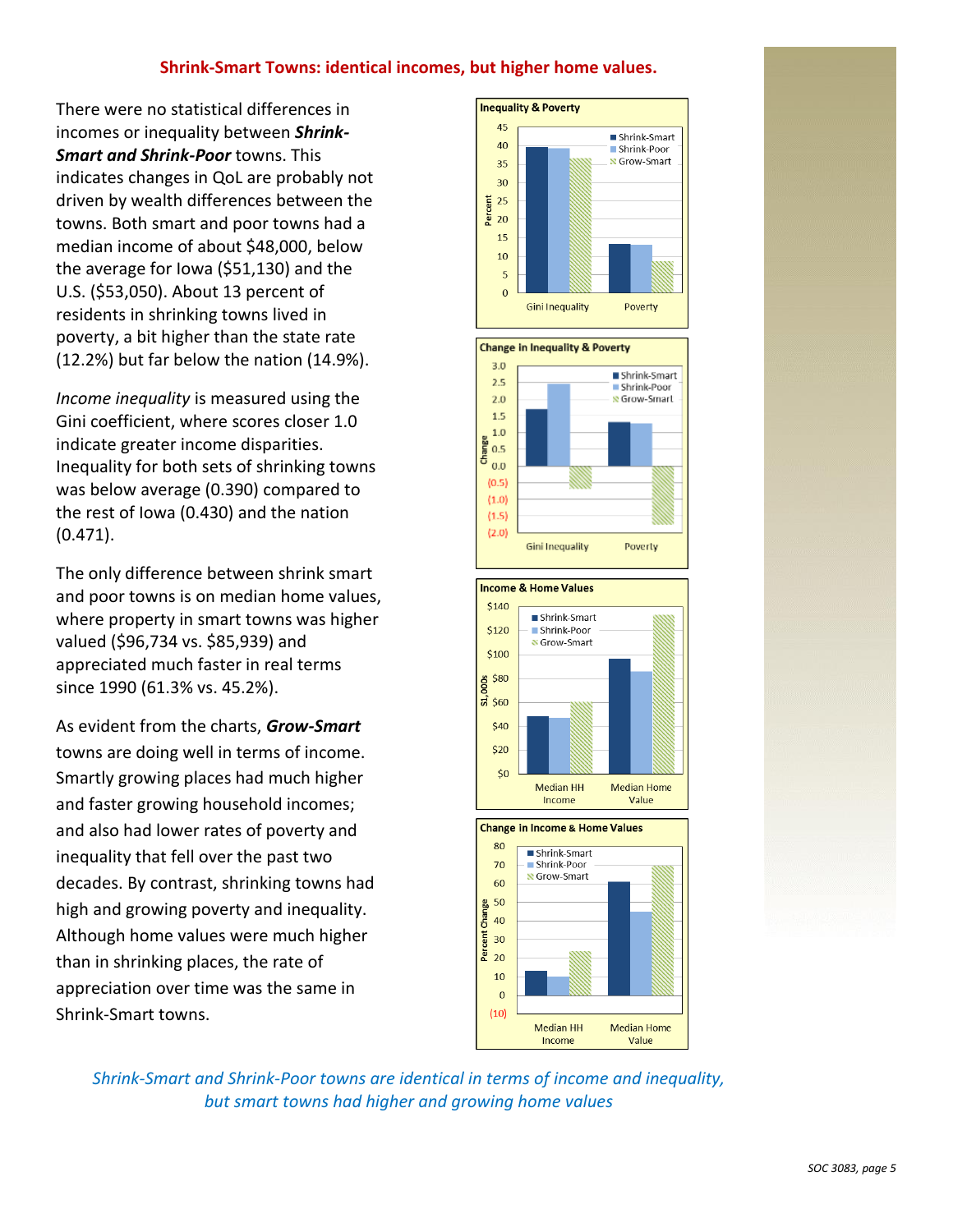# **Shrink-Smart Towns: diverse social networks, more civically engaged**

Social capital is defined as feelings of trust, norms of cooperation, and social networks that exist in a community that facilitate coordinated actions (Robison & Ritchie 2010). *Bonding social capital* are ties between very similar people based on emotional bonds, such as close friends and family. By contrast, *bridging social capital* are ties between very diverse and unfamiliar people based on achieving some common goal. Research has shown that bridging social capital is critical for community development (Halstead & Deller 2015). We find that bridging ties were stronger in *Shrink-Smart versus Shrink-Poor* towns (58.5 vs. 55.4); and although it has weakened over time the decline was slower than in poor places (-4.1 vs. -7.9 pts.). There were no differences in bonding social capital, but rates were stable in smart towns while they fell since 1994 in poor towns (0.3 vs. -1.3 pts.).



*Civic engagement* is an important indicator of pro-active and thriving communities (Flora et al. 1997). We find that in Shrink-Smart towns nearly half (46.6%) of all residents said they participated in a community improvement project in the

past year, compared to only two-fifths (42.8%) in poor shrinking places. However, civic engagement has fallen since 1994 in both sets of shrinking towns. *Membership in organizations* is another indicator of civic engagement. Residents in smart shrinking towns were more engaged in both local organizations (9.7 vs. 9.3 groups/person) and groups outside the community (0.9 vs. 0.8 groups/person). Further, shrink-smart residents maintained these external links over the past two decades, where they fell in shrink-poor and grow-smart towns (see tables in the appendix).



Although *attachment* to one's community is indicative of thriving places, we do not find any statistical differences between smart versus poor towns.

Residents in *Grow-Smart* places had higher bonding social capital that has strengthened over time; and also had slightly stronger bridging social capital that has remained stable instead of weakening. People in smart growing towns were just as civically engaged and just as attached to their community as shrink-smart residents, although attachment declined more slowly in grow-smart towns since 1994.

 *Shrink-Smart towns have diverse and inclusive social linkages; citizens participate more in community projects; and people belong to more organizations.*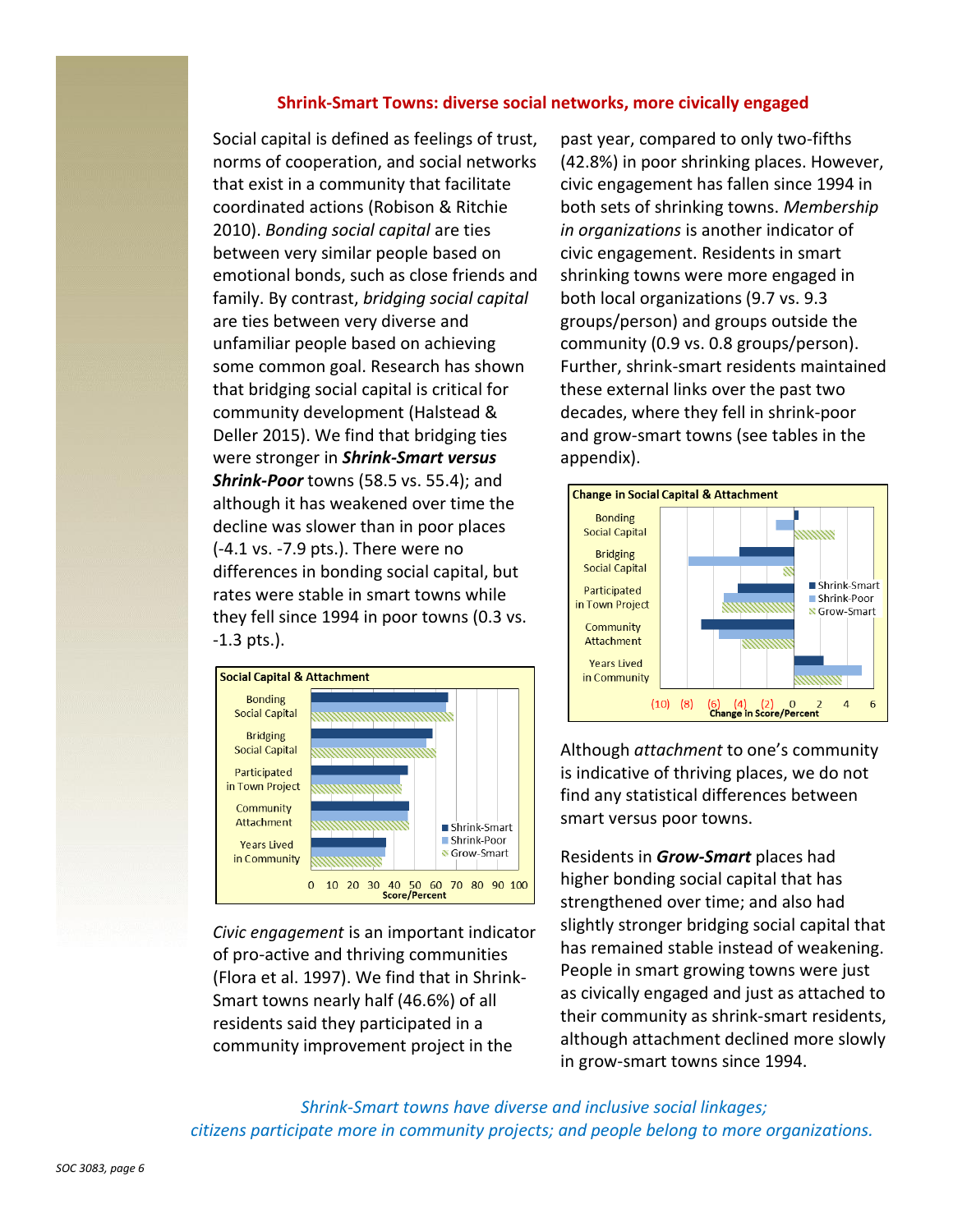# **Shrink-Smart Towns: safe, supportive, trusting, open, and well-kept.**

Besides simply documenting differences in population and economy, it is also important to understand how people think and feel about living in their communities. What we find is that residents in *Shrink-Smart compared to Shrink-Poor* towns rated their communities as safer (81.3 vs. 78.6), more trusting (69.9 vs. 66.8), better kept-up (68.4 vs. 62.3), and more open to new ideas (61.4 vs. 56.1). Shrink-smart towns also tended to be slightly more supportive and tolerant of others. Importantly, these positive perceptions have become stronger over the past two decades. The largest gains between smart and poor shrinking places were on being better kept-up (0.5 vs. -6.7 pts.), more open to new ideas (4.7 vs. -1.1 pts.), more trusting (2.0 vs. -2.4 pts.), and being safer (4.7 vs. 0.6 pts.) than in 1994.





Compared to smart shrinking places, *Grow-Smart* towns were more friendly (79.4 vs. 76.7), better well-kept (74.43 vs. 68.4) and slightly more tolerant (68.3 vs. 66.1). Smart growing towns also become more open to new ideas (8.0 vs. 4.7 pts.) and more friendly (4.0 vs. 1.4 pts.) than their smart shrinking counterparts.

In short, Shrink-Smart towns are viewed much more positively by residents than those in poorly shrinking ones. Changes in community perceptions and quality of life are very similar. This suggests that for most small town residents their perceptions of the community and their assessment of quality local services is closely intertwined.

*Shrink-Smart towns are better-kept, more open to new ideas, more trusting, and viewed as safer places.*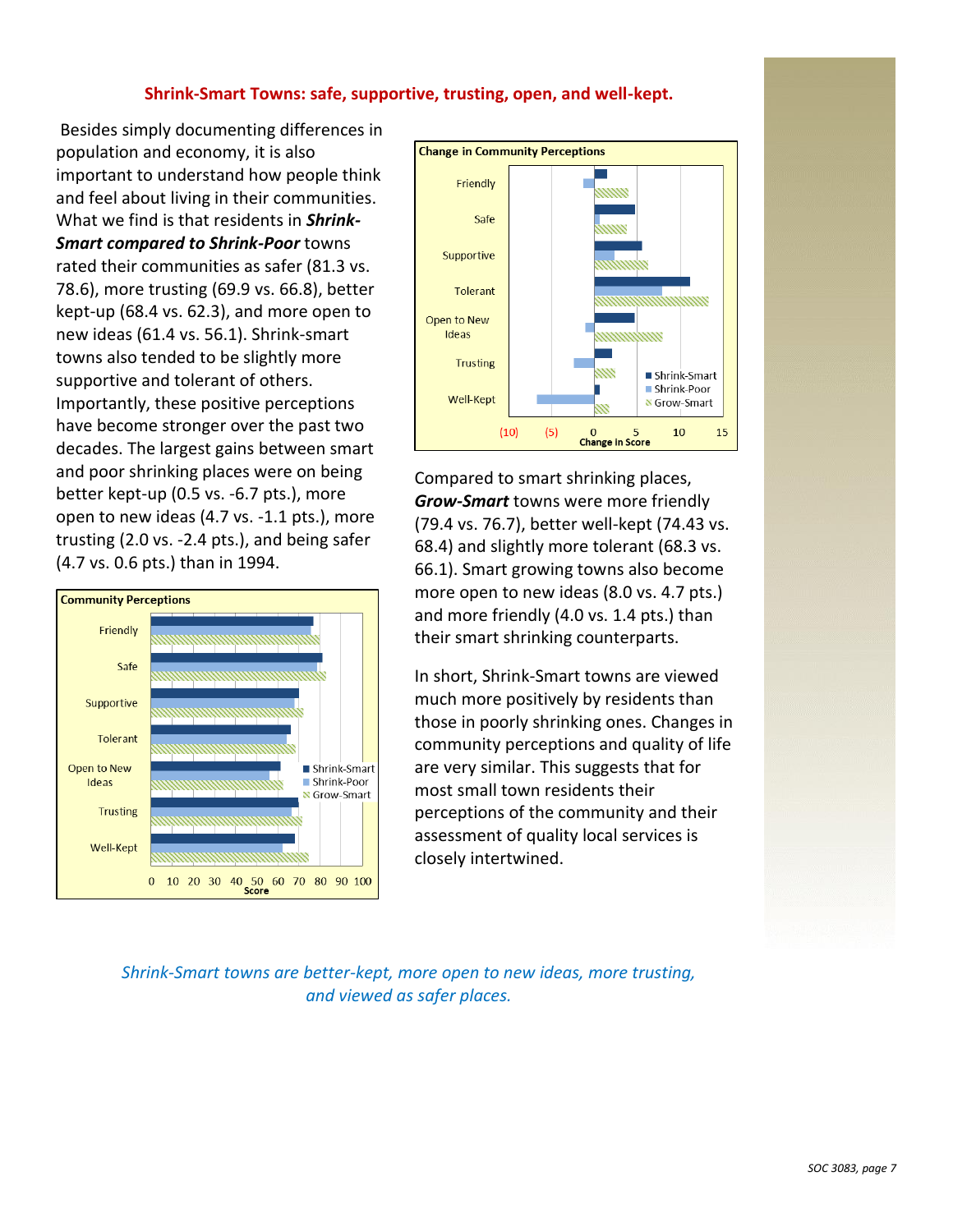#### **Implications for Shrinking Small Towns**

It is unlikely that decades-long trends in depopulation will be reversed in most small towns. However, this does not mean that shrinking towns must also be withering ones. To the contrary, we find that some shrinking places have thrived in terms of quality of life (QoL) despite population losses – what we call Shrink-Smart small towns. Our analysis leads us to several recommendations that can be undertaken by declining towns so they can maintain quality local services.

Primary recommendations for shrinking towns to grow QoL are to *enhance bridging social capital, increase civic engagement, and create a culture of openness and support*. We recommend these first because they are inexpensive to implement, actionable in the near-term, and success does not depend on outside socioeconomic or political forces. In short, it is within the community's power to achieve these recommendations.

*Bridging social capital* can be enhanced by local efforts to develop diverse and inclusive linkages between residents in shrinking towns. This includes bridging divides across economic class, race and ethnicity, gender, and even newcomers versus long-time residents. Civic engagement can be fostered by encouraging residents to *participate in local projects* and to *join local and outside organizations*. Inclusive linkages and community participation increases the long-term success of local projects to improve QoL. It provides the social infrastructure to identify relevant community needs, gain community support across different groups, garner human and financial resources from the entire community, coordinate activities to

implement projects, and to manage conflict as it arises so projects do not get derailed. In particular, membership in outside groups is important to bring resources into the community that cannot be found locally.

Creating a *culture of openness and support* is also critical to the success of community projects improving QoL. Shrinking towns can nurture this culture by focusing on the personal, process, and physical aspects of the community. Personal aspects speak to emotional needs, such as how safe residents feel in their town, whether they can trust their neighbors, and if they feel the community is supportive of themselves and others. Process aspects deal with public deliberation and decisionmaking, such as a community's openness to new ideas and consideration of alternative solutions. Physical aspects are whether residents feel their town is being kept up and is worthy of future investment, or whether it is too run down and not worth the investment. Shrink-Smart towns do a better job at fostering these positive perceptions and providing for the emotional needs of their residents.

Bridging social capital, civic engagement, and a culture of openness and support are all indicators of *entrepreneurial social infrastructure* (ESI). ESI argues that effective or "smart" local actions are enhanced in three ways (Flora et al. 1997). First, *legitimacy of alternatives* is how well the community accepts controversy, depersonalizes politics, and focuses on process. Openness to new ideas, tolerance, trust, and friendliness are good examples of ESI which are found in Shrink-Smart towns.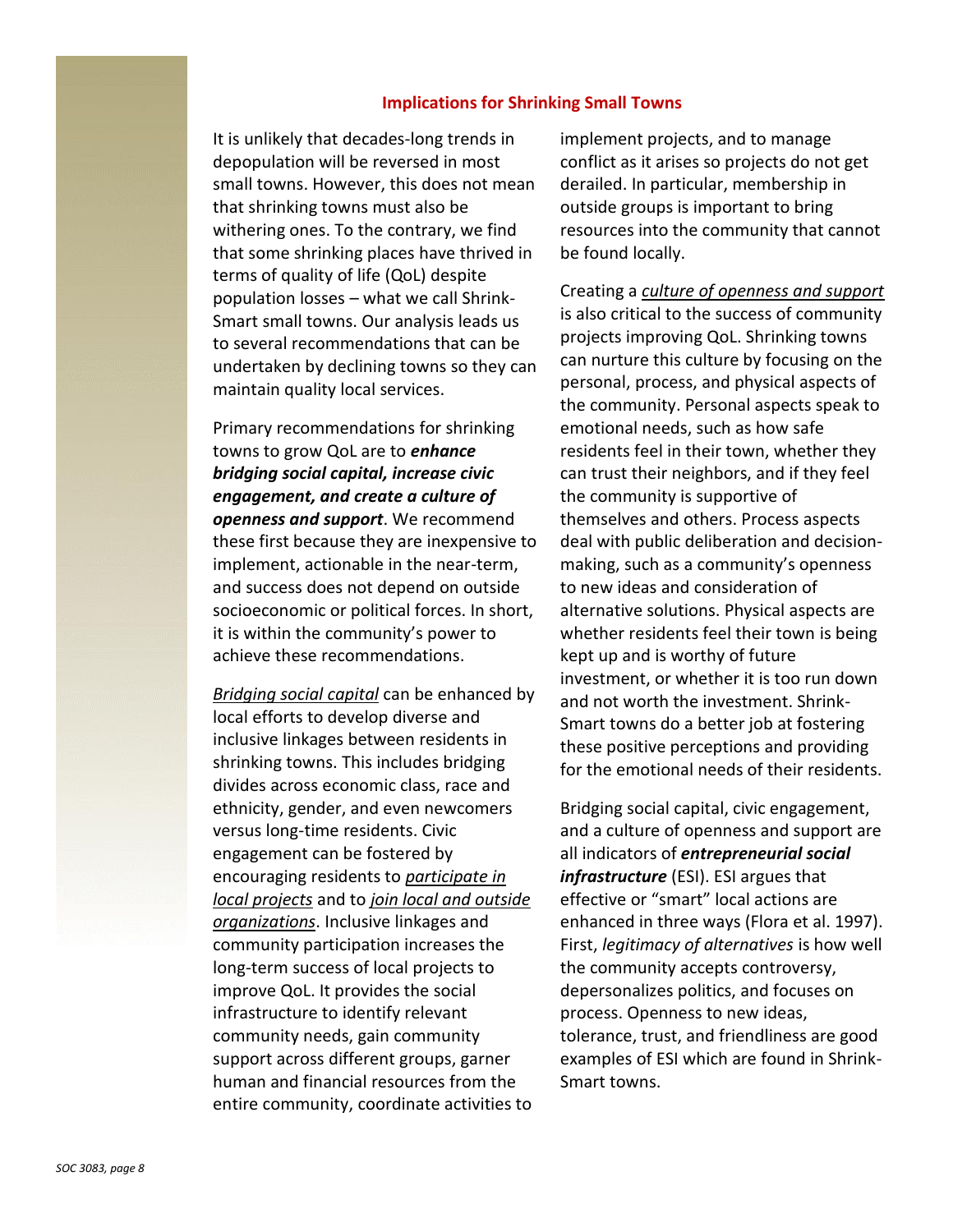Second, *resource mobilization* is the community's ability to invest in itself by raising funds, recruiting volunteers, and using other local assets. It also includes the town's ability to secure needed resources from outside the community. Participating in local projects, joining local groups, and being a member of outside organizations all contribute to resource mobilization. Shrink-Smart towns score high on these indicators.

Third, *quality of networks* is how people in the community connect both to each other and to outside groups to achieve shared goals. This includes diverse networks within the community, informal linkages to similar towns for peer-to-peer learning, as well as formal linkages to organizations outside the community. Shrink-Smart towns score high on bridging social capital, which measures diverse and inclusive networks. Residents in smart places also have more and increasing memberships in outside organizations for stronger vertical networks.

Secondary recommendations for shrinking towns are to *stabilize agricultural employment and grow jobs in goodsproducing industries*. We recommend these as a secondary priority because they often require sizable financing and longterm planning; and they carry risk because the community has little control over national policy or global economic conditions. In short, small towns may be powerless to make these changes in the face of global pressures.

Our findings show that smart shrinkage does not depend on geography, income differences, or for the most part the community's economic base – smart and poor shrinking towns are roughly the same. However, there are some important differences. More residents in Shrink-Smart towns earn their livelihood from *agricultural and natural resource* activities, but these jobs fell rapidly over the past 20 years. More surprising, smart towns actually saw job gains in goods-producing industries like *manufacturing, construction, and mining* – jobs that have declined sharply in other small towns.

Both agriculture and manufacturing contribute to higher QoL by providing middle-skill and middle-wage job opportunities, many which are full-time and full-year positions with decent benefits. These middle-skill jobs better fit the rural labor force that exists in small towns. Communities should use local and state economic development programs to recruit and retain middle-skill jobs in agriculture and the goods-producing sector.

In summary, Shrink-Smart towns have a unique combination of social and physical infrastructure that has permitted QoL to grow despite depopulation. We find social infrastructure to be more important in understanding smart shrinkage because it is actionable by the community in the near-term with little expense. While physical infrastructure linked to agriculture and manufacturing is also important, its main limitation is that small towns have little control over policy and economic conditions that impact those industries at the national and global levels.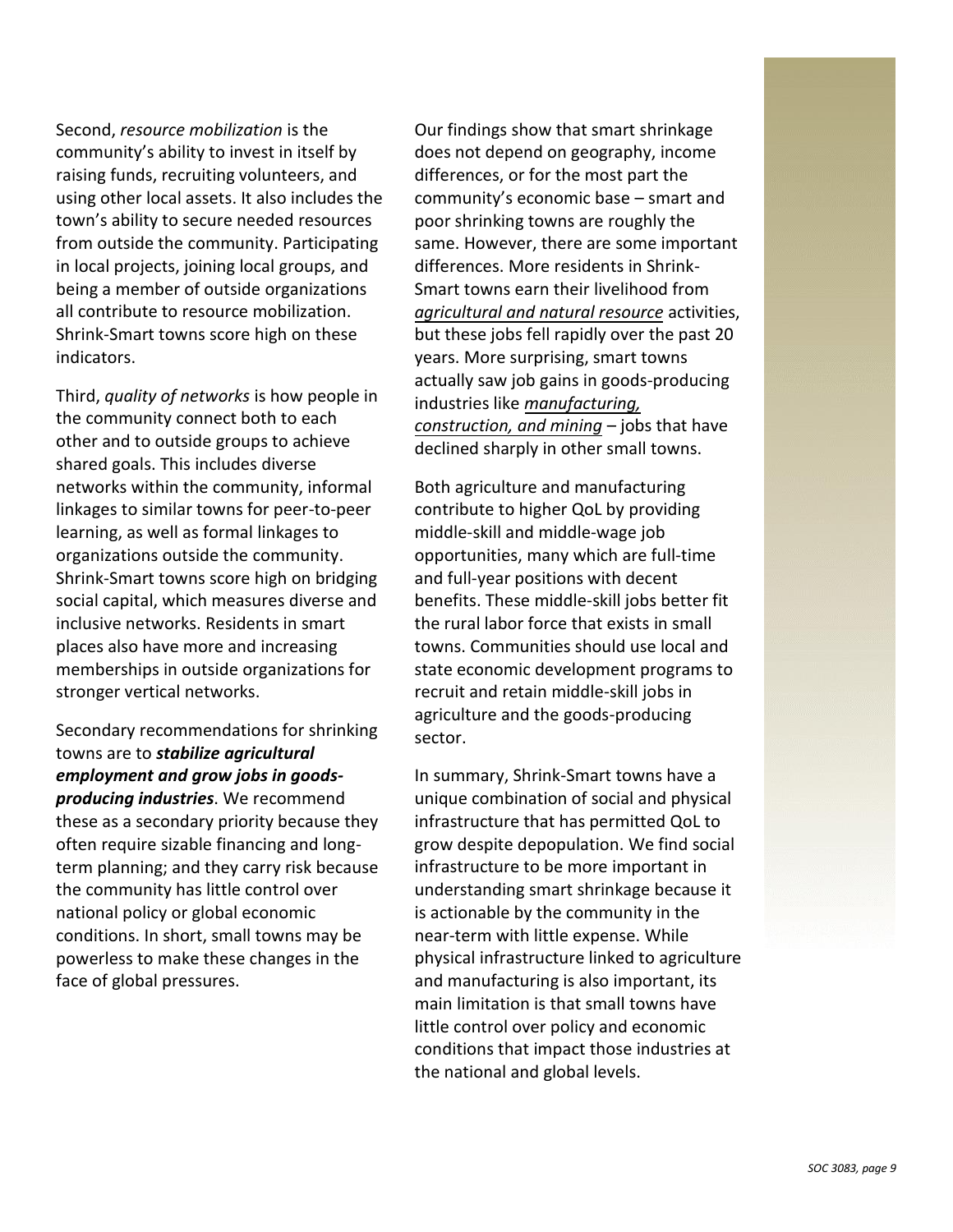# **ISU Resources**

#### *Community and Economic Development*

*Extension* have several programs available for communities aimed at fostering social capital, civic engagement, and local businesses.

- Promoting Inclusion
- Local Economies
- Local Governments
- Civic Engagement and Leadership

#### [www.extension.iastate.edu/communities](http://www.extension.iastate.edu/communities/)

*ISU Smart and Connected Communities* is a National Science Foundation funded project examining smart shrinkage in Iowa. The project will identify specific strategies using by Shrink-Smart towns; and also develop new

[scc.design.iastate.edu](http://scc.design.iastate.edu/)

data sources using social media.

#### *Agriculture and Natural Resources Extension*

offers several programs aimed at improving commercial and small-scale farms in Iowa.

- Farm Management
- Beginning Farmers
- Value-Added Agriculture
- Small Farm Sustainability

[www.extension.iastate.edu/ag/farm](http://www.extension.iastate.edu/ag/farm-management-resources)[management-resources](http://www.extension.iastate.edu/ag/farm-management-resources)

#### *Center for Industrial Research and Service* can

assist businesses and communities in retaining, expanding, and creating opportunities in the goods-producing sector.

[www.ciras.iastate.edu](http://www.ciras.iastate.edu/)

# **Contributors**

Prepared by David J. Peters, Associate Professor of Rural Sociology. Assisted by Hannah Fisher, Undergraduate Research Assistant; and Kimberly Zarecor, Associate Professor of Architecture*.* 

#### **For more information contact**

David Peters, Ph.D.

*Associate Professor and Extension Rural Sociologist, Department of Sociology*  [dpeters@iastate.edu](mailto:dpeters@iastate.edu) | tel. 515-294-6303

This work is supported by ISU College of Agriculture and Life Sciences; and by ISU Extension and Outreach. Photo credit: Nick Vanberkum

In accordance with Federal law and U.S. Department of Agriculture (USDA) civil rights regulations and policies, this institution is prohibited from discriminating on the basis of race, color, national origin, sex, age, disability, and reprisal or retaliation for prior civil rights activity. (Not all prohibited bases apply to all programs.) Program information may be made available in languages other than English. Persons with disabilities who require alternative means of communication for program information (e.g., Braille, large print, audiotape, and American Sign Language) should contact the responsible State or local Agency that administers the program or USDA's TARGET Center at 202-720-2600 (voice and TTY) or contact USDA through the Federal Relay Service at 800-877-8339. To file a program discrimination complaint, a complainant should complete a Form AD-3027, USDA Program Discrimination Complaint Form, which can be obtained online at <https://www.ocio.usda.gov/document/ad-3027>, from any USDA office, by calling 866-632-9992, or by writing a letter addressed to USDA. The letter must contain the complainant's name, address, telephone number, and a written description of the alleged discriminatory action in sufficient detail to inform the Assistant Secretary for Civil Rights (ASCR) about the nature and date of an alleged civil rights violation. The completed AD-3027 form or letter must be submitted to USDA by: (1) Mail: U.S. Department of Agriculture Office of the Assistant Secretary for Civil Rights, 1400 Independence Avenue, SW Washington, D.C. 20250-9410; or (2) Fax: 833-256-1665 or 202-690-7442; or (3) Email: [program.intake@usda.gov](mailto:program.intake@usda.gov). This institution is an equal opportunity provider.

For the full non-discrimination statement or accommodation inquiries, go to [www.extension.iastate.edu/diversity/ext](http://www.extension.iastate.edu/diversity/ext)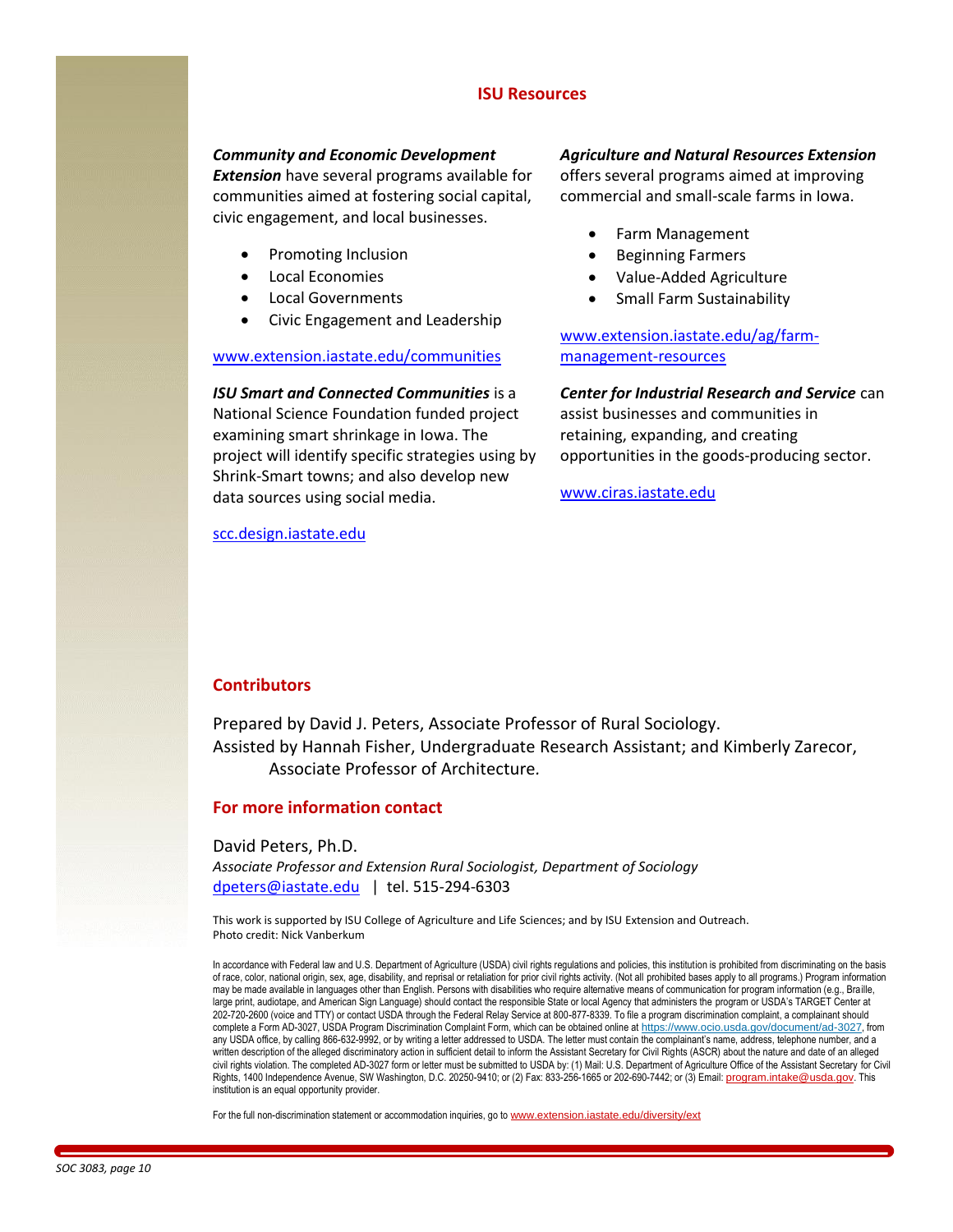# **Appendix**

# **A. Tables**

|                                          | <b>Base in 2010</b> |               |        |        |        | Change from 1990 |               |   |          |        |  |
|------------------------------------------|---------------------|---------------|--------|--------|--------|------------------|---------------|---|----------|--------|--|
|                                          | <b>Shrink</b>       | <b>Shrink</b> |        | Grow   |        | <b>Shrink</b>    | <b>Shrink</b> |   | Grow     |        |  |
| <b>Shrink &amp; Smart Indicators</b>     | Smart               | Poor          |        | Smart  |        | Smart            | Poor          |   | Smart    |        |  |
| Population $(H)ab$                       | 1,318               | 1,616         |        | 4,029  | $\ast$ | $-11.31$         | $-11.47$      |   | 22.83    | $\ast$ |  |
| Quality of Life (0-100) <sup>a</sup>     | 53.60               | 43.74         | ∗      | 62.52  | $\ast$ | 10.75            | $-2.18$       | ∗ | 13.12    | $\ast$ |  |
| <b>Demographics</b>                      |                     |               |        |        |        |                  |               |   |          |        |  |
| Population Density (sq.mi.) <sup>a</sup> | 30.06               | 79.90         | ∗      | 152.96 | $\ast$ | $-4.12$          | $-8.00$       |   | 27.76    | $\ast$ |  |
| Minorities (%)                           | 3.97                | 3.62          |        | 8.64   | *      | 2.87             | 3.01          |   | 7.23     | $\ast$ |  |
| Age 17 & Under (%)                       | 24.64               | 23.02         | $\ast$ | 25.41  |        | $-2.64$          | $-3.35$       |   | $-2.21$  |        |  |
| Age 65 & Older (%)                       | 21.26               | 20.54         |        | 16.10  | $\ast$ | 0.56             | 0.32          |   | $-2.37$  | $\ast$ |  |
| Single-Headed Families w/ Children (%)   | 20.96               | 27.74         | $\ast$ | 26.44  | $\ast$ | 6.70             | 11.38         | ∗ | 9.84     |        |  |
| High School Non-Completers (%)           | 11.82               | 12.90         |        | 9.61   | $\ast$ | $-9.82$          | $-11.42$      |   | $-14.21$ | $\ast$ |  |
| College Graduates (%)                    | 17.80               | 14.56         | ∗      | 20.88  | $\ast$ | 6.28             | 4.59          | ∗ | 10.09    | $\ast$ |  |

Estimated means holding 2010 population constant at 2,632.

\**p*<.05 and †*p*<.10 statistical difference from Shrink-Smart mean using Games-Howell Test.

*a* denotes actual mean without population constant. *b* denotes percent change.

|                                               | <b>Base in 2010</b> |               |   |           |        | Change from 1990 |         |        |         |   |
|-----------------------------------------------|---------------------|---------------|---|-----------|--------|------------------|---------|--------|---------|---|
|                                               | <b>Shrink</b>       | <b>Shrink</b> |   | Grow      |        | <b>Shrink</b>    | Shrink  |        | Grow    |   |
| <b>Employment</b>                             | Smart               | Poor          |   | Smart     |        | Smart            | Poor    |        | Smart   |   |
| Employment Participation (%)                  | 47.00               | 47.28         |   | 52.51     | $\ast$ | 2.74             | 3.57    |        | 6.50    | * |
| Full-Time & Full-Year Jobs (%)                | 66.68               | 71.10         | ∗ | 71.63     | ∗      | 5.44             | 6.37    |        | 7.68    |   |
| Agriculture & Natural Resources (%)           | 9.07                | 7.54          | ∗ | 3.62      | ∗      | $-6.09$          | $-3.24$ | $\ast$ | $-6.51$ |   |
| Goods Producing (%)                           | 25.21               | 24.30         |   | 30.01     | ∗      | 6.21             | $-1.70$ | ∗      | 5.22    |   |
| Transport, Telecomm & Utilities (%)           | 7.62                | 7.72          |   | 6.84      |        | 0.44             | 1.90    | ∗      | 0.46    |   |
| Professional, Health & Educ Srvs. (%)         | 28.83               | 30.85         |   | 32.84     | ∗      | 0.71             | 3.29    | ∗      | 6.57    | ∗ |
| Retail & Leisure Srvs. (%)                    | 23.03               | 22.85         |   | 19.92     | ∗      | 0.50             | 1.68    |        | $-3.75$ | ∗ |
| <b>Income</b>                                 |                     |               |   |           |        |                  |         |        |         |   |
| Median Household Income (2015\$) <sup>b</sup> | \$48,329            | \$47,330      |   | \$60,188  | ∗      | 13.26            | 10.33   |        | 23.87   | * |
| Gini Income Inequality (0-100)                | 39.67               | 39.26         |   | 36.77     | ∗      | 1.70             | 2.46    |        | $-0.67$ | ∗ |
| Poverty (%)                                   | 13.36               | 13.03         |   | 8.65      | ∗      | 1.32             | 1.28    |        | $-1.75$ | * |
| Median Home Value (2015\$) <sup>b</sup>       | \$96,734            | \$85,939      |   | \$133,010 | ∗      | 61.27            | 45.17   |        | 69.58   |   |

Estimated means holding 2010 population constant at 2,632.

\**p*<.05 and †*p*<.10 statistical difference from Shrink-Smart mean using Games-Howell Test.

*a* denotes actual mean without population constant. *b* denotes percent change.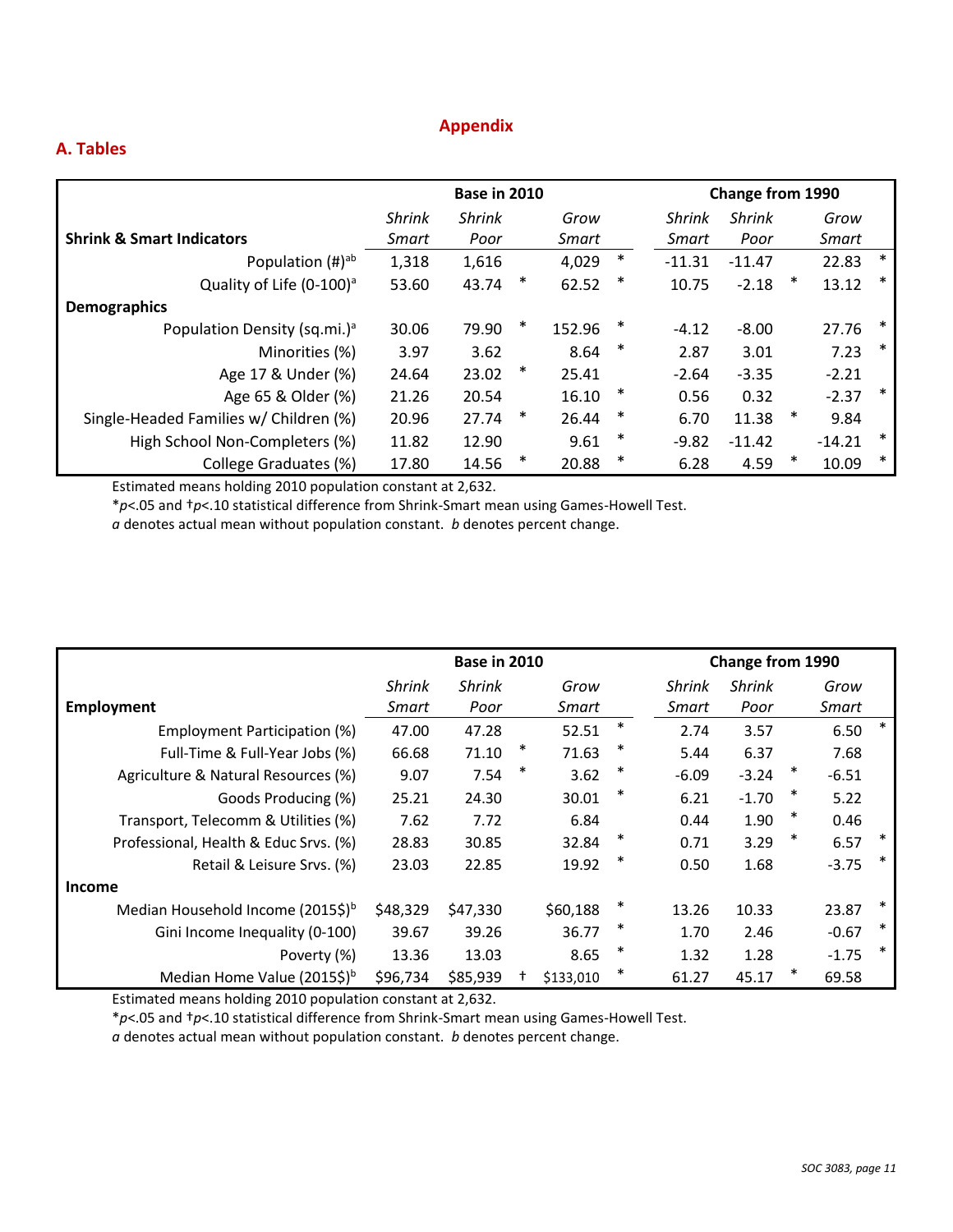|                                    | <b>Base in 2014</b> |               |        |       |        | <b>Change from 1994</b> |               |          |         |        |  |
|------------------------------------|---------------------|---------------|--------|-------|--------|-------------------------|---------------|----------|---------|--------|--|
|                                    | <b>Shrink</b>       | <b>Shrink</b> |        | Grow  |        | <b>Shrink</b>           | <b>Shrink</b> |          | Grow    |        |  |
| <b>Social Capital</b>              | Smart               | Poor          |        | Smart |        | Smart                   | Poor          |          | Smart   |        |  |
| Bonding Social Capital (0-100)     | 66.14               | 64.89         |        | 68.47 | $\ast$ | 0.34                    | $-1.33$       | ∗        | 3.09    | $\ast$ |  |
| Bridging Social Capital (0-100)    | 58.49               | 55.44         | ∗      | 60.39 | t      | $-4.07$                 | $-7.91$       | $\ast$   | $-0.80$ | $\ast$ |  |
| Membership in Outside Groups (#)   | 0.91                | 0.77          | $\ast$ | 0.71  | $\ast$ | 0.05                    | $-0.05$       | ∗        | $-0.15$ | ∗      |  |
| Membership in Local Groups (#)     | 9.72                | 9.25          | ∗      | 9.92  |        | $-2.90$                 | $-2.62$       | $^{+}$   | $-2.51$ | ∗      |  |
| <b>Civic Engagement</b>            |                     |               |        |       |        |                         |               |          |         |        |  |
| Participated in a Town Project (%) | 46.55               | 42.77         | ∗      | 43.63 |        | $-4.21$                 | $-5.25$       |          | $-5.38$ |        |  |
| Community Attachment (0-100)       | 47.27               | 46.75         |        | 46.95 |        | $-6.95$                 | $-5.63$       | <b>t</b> | $-3.87$ | ∗      |  |
| Years Lived in the Community (#)   | 36.13               | 35.88         |        | 34.11 |        | 2.22                    | 5.10          | ∗        | 3.61    |        |  |

Estimated means holding 2010 population constant at 2,632.

\**p*<.05 and †*p*<.10 statistical difference from Shrink-Smart mean using Games-Howell Test.

*a* denotes actual mean without population constant. *b* denotes percent change.

|                              | Base in 2014  |               |        |       |            | <b>Change from 1994</b> |               |        |       |        |
|------------------------------|---------------|---------------|--------|-------|------------|-------------------------|---------------|--------|-------|--------|
|                              | <b>Shrink</b> | <b>Shrink</b> |        | Grow  |            | <b>Shrink</b>           | <b>Shrink</b> |        | Grow  |        |
| <b>Community Perceptions</b> | Smart         | Poor          |        | Smart |            | Smart                   | Poor          |        | Smart |        |
| Friendly (0-100)             | 76.73         | 75.73         |        | 79.36 | $\ast$     | 1.41                    | $-1.28$       | $\ast$ | 3.98  | $\ast$ |
| Safe (0-100)                 | 81.28         | 78.60         | ∗      | 82.77 |            | 4.70                    | 0.57          | ∗      | 3.76  |        |
| Supportive (0-100)           | 70.07         | 68.07         | $^{+}$ | 71.82 |            | 5.53                    | 2.30          | ∗      | 6.32  |        |
| Tolerant (0-100)             | 66.07         | 64.35         | $^{+}$ | 68.28 | $\ddagger$ | 11.14                   | 7.82          | $\ast$ | 13.35 |        |
| Open to New Ideas (0-100)    | 61.37         | 56.13         | ∗      | 62.17 |            | 4.69                    | $-1.13$       | ∗      | 7.96  | $\ast$ |
| <b>Trusting (0-100)</b>      | 69.87         | 66.78         | $\ast$ | 71.31 |            | 2.01                    | $-2.41$       | $\ast$ | 2.46  |        |
| Well-Kept (0-100)            | 68.37         | 62.28         | $\ast$ | 74.43 | *          | 0.53                    | $-6.73$       | $\ast$ | 1.72  |        |

Estimated means holding 2010 population constant at 2,632.

\**p*<.05 and †*p*<.10 statistical difference from Shrink-Smart mean using Games-Howell Test.

*a* denotes actual mean without population constant. *b* denotes percent change.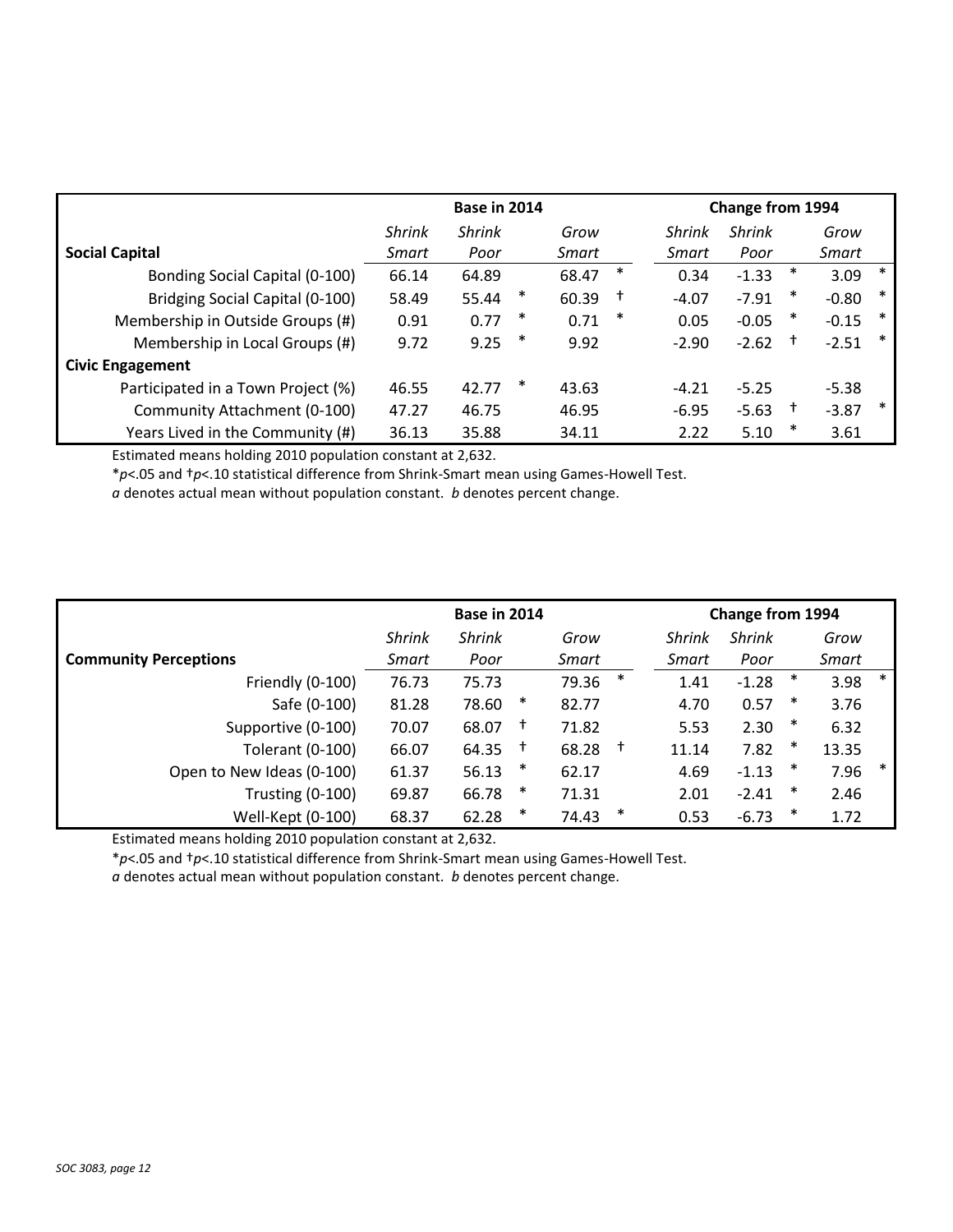# **B. References**

- Flora, J., Sharp, J., Flora, C., and Newton, B. (1997). "Entrepreneurial Social Infrastructure and Locally Initiated Economic Development in the Nonmetropolitan United States." *Sociological Quarterly* 38: 623-645.
- Halstead, J. and Deller, S. (2015). *Social Capital at the Community Level*. Routledge: New York.
- Henderson, T. (2017). "While Most Small Towns Languish, Some Flourish." *Stateline, PEW Trusts*. Published 7/5/2017 at [http://www.pewtrusts.org/en/research-and-analysis/blogs/stateline/2017/07/05/while-most-small-towns](http://www.pewtrusts.org/en/research-and-analysis/blogs/stateline/2017/07/05/while-most-small-towns-languish-some-flourish)[languish-some-flourish](http://www.pewtrusts.org/en/research-and-analysis/blogs/stateline/2017/07/05/while-most-small-towns-languish-some-flourish)
- Henderson, T. (2015). "States Try to Counter Rural Flight." *Stateline, PEW Trusts*. Published 8/20/2015 at <http://www.pewtrusts.org/en/research-and-analysis/blogs/stateline/2015/08/20/states-try-to-counter-rural-flight>
- Johnson, K. and Lichter, D. (2013). "Diverging Demography: Hispanic and Non-Hispanic Contributions to U.S. Population Redistribution and Diversity." *Population Research and Policy Review* 35: 705-725.
- Kusmin, L. (2016). *Rural America At a Glance, 2016 Edition*. ERS Bulletin 162. USDA: Washington, DC.
- Peters, D. (2013). "American Income Inequality Across Economic and Geographic Space, 1970- 2010." *Social Science Research* 42: 1490-1504.
- Robison, L. and Ritchie, B. (2010). *Relationship Economics*. Routledge: New York.
- Weaver, R., Bagchi-Sen, S., Knight, J., and Frazier, A. (2017). *Shrinking Cities: Understanding Urban Decline in the United States*. Routledge: New York.

# **C. Data and Methods**

*Small towns* are defined as a municipality having a population of at least 500 but under 10,000, not adjacent to a major city of 50,000 or more, according to the 1990 Census. In each county in Iowa, one small town fitting this definition was randomly selected for data collection, per the Iowa Small Towns Project methodology (see below). This resulted in n=99 small towns for analysis.

*Shrink* is measured as percent change in population between the 1990 Decennial Census and the 2008-2012 American Community Survey. *Smart* is measured as change in quality of life ratings from the 1994 and 2014 Sigma Study, now part of the Iowa Small Towns Project. Overall QoL is computed as an average of seven specific QoL questions that include: jobs, medical services, public schools, adequate housing, local government services, child care services, and senior citizen programs. QoL variables are on a 4 point Likert scale converted to a 0-100 scale. Towns were classified as *grow vs. shrink* and *smart vs. poor* based on z-scores exceeding ±0.4 standard deviations above/below the mean in population percent change and quality of life change. This standard deviation threshold was chosen because higher z-scores at ±1.0 and ±0.5 resulted in too few towns for statistical analysis.

*Demographic and economic data* are taken from the 1990 Decennial Census and the 2008-2012 American Community Survey. ACS 2008-2012 estimates were chosen because 2010 is the mid-point, permitting accurate comparison with 1990 data. Since municipal or place boundaries change often, and especially between Census periods, the data were recalculated or normalized to 2010 geographies to permit comparisons over time. Place boundaries do not precisely match Census statistical geographies, so blockgroups were used to approximate place boundaries. Any block-group intersecting the municipal boundary was selected; and then the data were aggregated and normalized to current boundaries. Specific variable definitions are below.

- Minority is the population self-identifying with a non-white race or of Hispanic ethnicity regardless of race. High school noncompleters are those without a diploma or GED. College graduates are those with a bachelor's degree or higher.
- Jobs are the number of employed persons by place of residence, including self-employed and government workers. Fulltime and full-year jobs are those working 35+ hours per week for 50+ weeks per year. Agriculture and natural resources includes agriculture, forestry, and fishing. Goods-producing includes mining, construction, and manufacturing. Professional, health, and education services includes professional and related services; finance, insurance, and real estate; and health and education services. Retail and leisure services includes retail trade; entertainment and recreation services; business and repair services; and personal services.